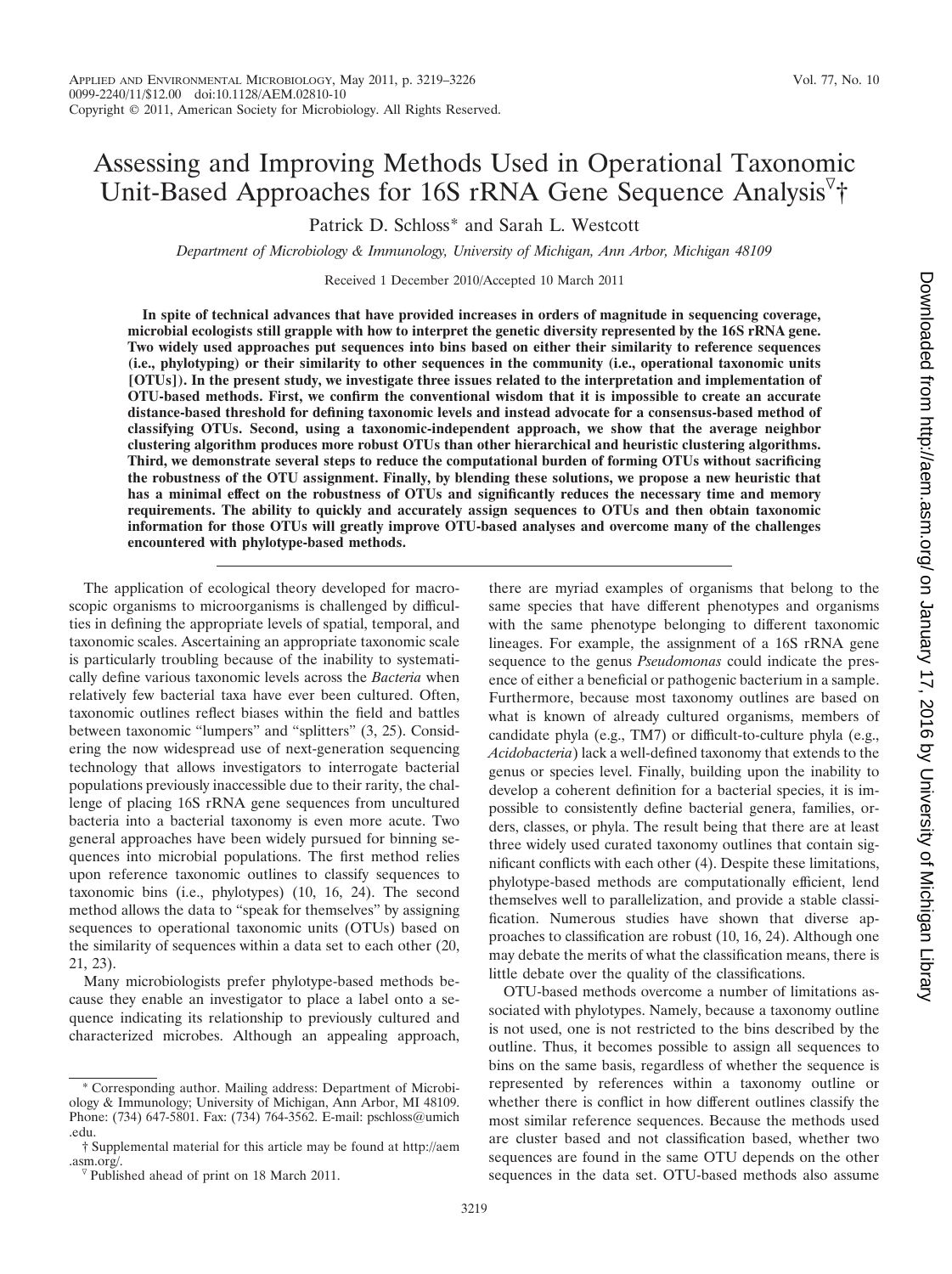that bacterial 16S rRNA genes evolve at the same rate regardless of their taxonomic affiliation, whereas taxonomists would debate differential rates of evolution to split or lump a taxonomy, OTU-based methods remain agnostic and do not take such considerations into account (14). This can be seen either as a strength or a weakness, depending on one's perspective. Interpretation of OTUs is complicated by the lack of a consistent method for converting between the thresholds used to define OTUs and taxonomic levels. For example, the operational definition of a species, 3% dissimilarity, is often cited but controversial (6, 8, 11, 22). Perhaps the most significant limitation to using OTU-based methods is that the clustering algorithms are computationally intensive, relatively slow, and can require significant amounts of memory (20, 21, 23).

A more general problem faced by OTU-based methods is the choice of what method to use to cluster sequences into OTUs. The nearest (i.e., single-linkage), furthest (i.e., complete linkage), weighted neighbor, and average neighbor (i.e., unweighted-pair group method using average linkages [UPGMA]) hierarchical clustering algorithms are commonly used in various disciplines to assign individuals to bins (14). Within the field of microbial ecology, the furthest neighbor algortihm was originally suggested because it gave the most conservative estimate of how much additional sampling was required to complete a census of a community (20). Others have recently noticed that the furthest neighbor algorithm is sensitive to sequencing artifacts and suggested using the average neighbor algortihm based on empirical observations from sequencing a collection of reference 16S rRNA gene fragments (9). Improvements have been made to these algorithms that focus on reducing the memory and processing time requirements. Most notable among these is the use of sparse matrices that only represent the unique sequences in a data set as input (21) and an online algorithm that requires a small memory footprint (23). Due to the computationally intensive nature of these approaches, others have developed and employed heuristics to assign 16S rRNA gene sequences to OTUs (5, 15, 23). Unfortunately, none of these clustering methods have been vetted by assessing the quality of the sequence assignments using 16S rRNA gene sequences, and so researchers select an approach based on speed, ease of use, and personal experience.

This study explores and proposes solutions to current challenges experienced in applying OTU-based methods. First, we explore whether it is feasible to derive distance-based cutoffs that would permit one to translate between OTU- and phylotype-based analyses. Supporting the conventional wisdom, we assert that it is not possible to define distance-based delineations for different taxonomic levels and instead propose a method for labeling an OTU with a taxonomic label. Second, faced with the challenge of determining the most robust method of assigning sequences to OTUs, we apply a taxonomyindependent metric to demonstrate that the average neighbor clustering algorithm outperforms other deterministic and heuristic approaches. Third, after implementing numerous algorithmic modifications to improve the speed and memory requirements of these clustering algorithms without sacrificing accuracy, we describe a novel heuristic that overcomes these issues with minimal effect on clustering accuracy. Throughout this study, we sought to blend the independent and interacting

contributions of OTU- and phylotype-based methods to improve the analysis of 16S rRNA gene sequences.

### **MATERIALS AND METHODS**

**Data set.** We analyzed a collection of 14,956 unique, full-length, high-quality, well-aligned 16S rRNA gene sequences (18). To analyze regions that are tractable using the popular 454 FLX Titanium sequencing technology, we extracted the V13 and V35 regions from the full-length sequences based on their alignment coordinates. For V13 sequences, *Escherichia coli* positions 28 through 514 were considered, and for the V35 sequences, positions 357 and 906 were considered. These positions were based on the sites where commonly used PCR primers anneal (13). Full-length sequences spanned *E. coli* positions 28 through 1491. There were 13,217 unique V13 sequences and 12,387 unique V35 sequences. Ribosomal Database Project (RDP) classifications were determined by classifying sequences with the Bayesian classifier.

**Bayesian classifier.** We implemented the naïve Bayesian classifier proposed by Wang and colleagues (24). Whereas the original implementation was written in the Java programming language, our version was written in  $C++$ . Our implementation allows users to classify their sequences by using any reference database and taxonomy. Furthermore, the version available within mothur can utilize multiple processors for parallel processing. Classification of test sequences by using the RDP training set yielded similar results to those provided by using the original Java version. We used the RDP-supplied training set, which was released on 20 March 2010 (http://sourceforge.net/projects/rdp-classifier/). The RDP classification scheme provides a traditional Linnaean hierarchy that is more easily standardized than the greengenes (4)- or SILVA (17)-based taxonomies; therefore, we decided to use the RDP-based outline for the remainder of our analysis. The RDP training set contains 8,127 bacterial sequences distributed among 35 phyla, 72 classes, 107 orders, 288 families, and 1,585 genera. Following the suggestions described by the RDP (http://rdp.cme.msu.edu), we used the last taxonomic level for a sequence that had a pseudo-bootstrap value of at least 80%. We used 1,000 pseudo-bootstrap replications, which would result in a standard error of 1.3% for pseudo-bootstrap values of 80.0%.

**Hierarchical clustering.** We tested several permutations of the traditional hierarchical clustering approach, which used pairwise distance matrices as input. Distance matrices were calculated by assuming that consecutive insertions or deletions represented one mutation event (18). We calculated OTUs for distance thresholds ranging between 0.00 and 0.10 with increments of 0.01; all distance thresholds represented a hard cutoff with no rounding. We evaluated four hierarchical clustering algorithms (14). The furthest neighbor algorithm (i.e., complete linkage) requires that the distance between every sequence within an OTU be within the specified threshold. The nearest neighbor algorithm (i.e., single linkage) requires that all sequences within the specified threshold of any other sequence belong to the same OTU. The weighted neighbor algorithm (i.e., weighted arithmetic average clustering) gives equal weights to the distances between OTUs when they are joined to form a new OTU. In contrast, the average neighbor algorithm (i.e., unweighted arithmetic average clustering) weighs the OTUs to be joined by the number of sequences within each OTU. For each algorithm, ties between equal distances were broken by randomly selecting a distance to use for the next clustering step.

The four clustering algorithms were implemented as part of four general clustering approaches. First, we used a traditional approach that processes a PHYLIP-formatted distance matrix using an approach previously used in DOTUR (20). Second, we used an approach that makes use of a sparse matrix format that has previously been described (21). Third, we implemented an "on-the-fly" approach that is used in ESPRIT (23). We expanded this approach from the original method described for the furthest neighbor algorithm to utilize all four clustering algorithms. Finally, we developed a method that splits a distance matrix into nonoverlapping submatrices, which could then be processed in series or parallel. As none of these methods employ heuristics, we confirmed that the same clustering algorithm (e.g., average neighbor) gave the same output regardless of the approach (i.e., traditional, sparse, on-the-fly, or matrix split).

**Heuristics.** We implemented four nonhierarchical clustering algorithms that utilize heuristics and have previously been used to assign 16S rRNA gene sequences to OTUs. First, we assigned sequences to OTUs using CD-HIT-EST version 4.3 with the default settings (15). Second, we assigned sequences to OTUs using BlastClust version 2.2.16 and the default settings, with the exception that we forced the program to utilize 8 processors (http://www.ncbi.nlm.nih.gov /IEB/ToolBox/C\_DOC/lxr/source/doc/blast/blastclust.html). Third, we assigned sequences to OTUs using the 32-bit release of UClust 3.0.617 (5). We evaluated UClust's default settings as well as the predefined exact and optimal settings and found that the exact and optimal settings generated similar OTUs that were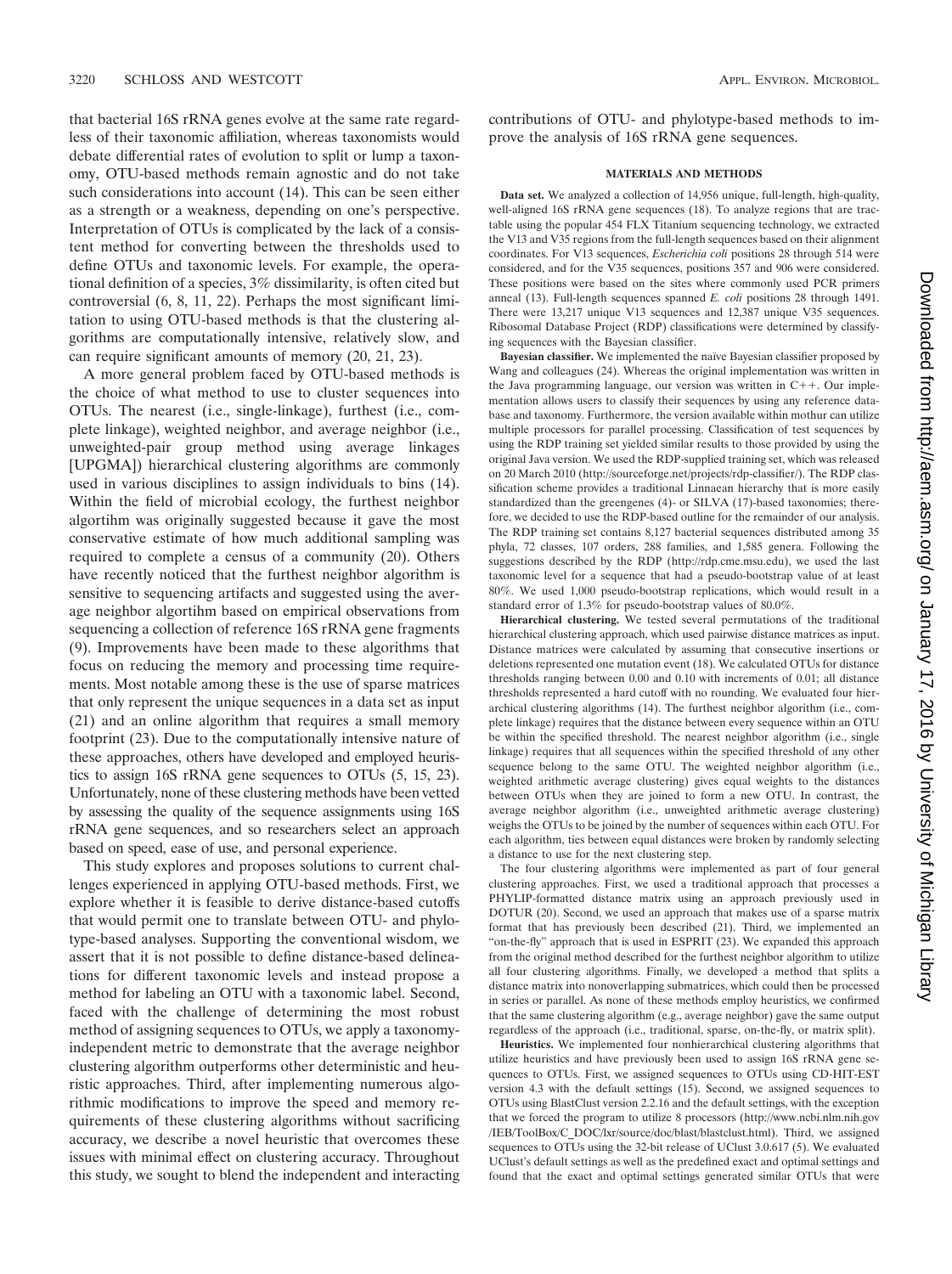

FIG. 1. Cumulative fraction of taxa that had a specified maximum intrataxon distance (A) and total branch length (B) for each taxonomic level when full-length 16S rRNA gene sequences were analyzed. At each taxonomic level, sequences that did not affiliate with a known lineage (i.e., *incertae sedis*) were excluded. The numbers in parentheses next to the name of each taxonomic level indicate the number of taxa within that level that we observed. (See Fig. S1 and S2 in the supplemental material for the same analysis using the V13 and V35 sequences, respectively.)

more robust than the default settings. Because the optimal setting was the fastest, we utilized that setting for this study. Finally, we assigned sequences to OTUs using the LINUX version of ESPRIT that was updated on 20 July 2009 (23). ESPRIT's default settings were used, with the exception that we used a kmer distance threshold of 0.40 and did not perform the ESPRIT sequence preprocessing steps. In addition to the modifications we made to the default parameters for each of these programs, we adjusted the clustering threshold to generate OTU assignments for distance thresholds between 0.00 and 0.10 incremented by 0.01.

**Assessment of clustering quality.** To overcome the challenge of assessing clustering quality by using an objective standard, we implemented methods used in machine learning control theory. For a set of sequences assigned to OTUs at a specific distance threshold clustered by one of the clustering algorithms, we counted the number of sequence pairs that could be considered true positives (TPs), true negatives (TNs), false positives (FPs), and false negatives (FNs). A pair of sequences was considered a true positive (TP) if the distance between the sequences was smaller than the distance threshold and they belonged to the same OTU; a false positive (FP) was a pair of sequences that belonged to the same OTU but had a pairwise distance larger than the threshold. A pair of sequences was considered as a true negative (TN) if their pairwise distance was larger than the threshold and they did not belong to the same OTU; a false negative (FN) was a pair of sequences that belonged to different OTUs, but had a pairwise distance smaller than the threshold. There are numerous methods to weigh these four values. To evenly balance the terms, we utilized the Matthew's correlation coefficient (MCC):

$$
MCC = \frac{TP \times TN - FP \times FN}{\sqrt{(TP + FP)(TP + FN)(TN + FP)(TN + FN)}}
$$

The MCC coefficient can vary between  $-1$  and  $+1$  and represents the correlation between the observed and predicted values of the clustering scheme (2).

**Computation.** All analyses were performed using mothur v.1.14 and custom Perl scripts on a cluster of compute nodes, where each node contained dual quad core 2.26-GHz Intel Nehalem central processing units (CPUs) with access to 48 GB of random-access memory (RAM). The reported times for analyses represent the minimum "wall time" for three executions of the same setting and should only be interpreted for assessment of relative performance.

## **RESULTS**

**What are appropriate distance thresholds for an OTUbased analysis?** We found that the genetic distance between the most disparate full-length 16S rRNA gene sequences within a named taxonomic group represented a continuum for each level in the hierarchy (Fig. 1). Furthermore, the distances within a taxonomic group are not evenly distributed within the group. Genera such as *Bacillus* (*n* 360 sequences, maximum distance  ${\rm [max]} = 0.14$ , mean distance = 0.07, standard deviation of distances [SD] = 0.02), *Bacteroides* ( $n = 50$ , max = 0.17, mean = 0.09, SD = 0.03), *Clostridium* ( $n = 99$ , max = 0.15, mean = 0.08, SD = 0.02), and *Pseudomonas* ( $n = 514$ , max = 0.10, mean  $= 0.04$ , SD  $= 0.02$ ) were very broad. In contrast, genera such as *Bradyrhizobium* ( $n = 76$ , max = 0.06, mean = 0.02, SD = 0.01), *Cetobacterium* ( $n = 86$ , max = 0.02, mean = 0.01, SD = 0.003), *Pseudoalteromonas* ( $n = 101$ , max = 0.07, mean  $= 0.02$ , SD  $= 0.01$ ), and *Staphylococcus* ( $n = 43$ , max  $=$ 0.05, mean = 0.03,  $SD = 0.01$ ) were much tighter. The 663 genera in which the maximum intragenus distance was greater than 0.094 represented more than 50% of the sequences. Figure 1A also indicates that there is considerable overlap in the maximum intrataxon distances between taxonomic levels. For example, there are groups at every level in the taxonomic outline where the maximum intragroup distance is less than 0.15. Similarly, we observed that the variation in phylogenetic diversity represented at each taxonomic level also represented a continuum (Fig. 1B). When applied to the V13 and V35 regions, we observed the same general trends that were observed for the full-length sequences (see Fig. S1 and S2 in the supplemental material). As would be expected based on earlier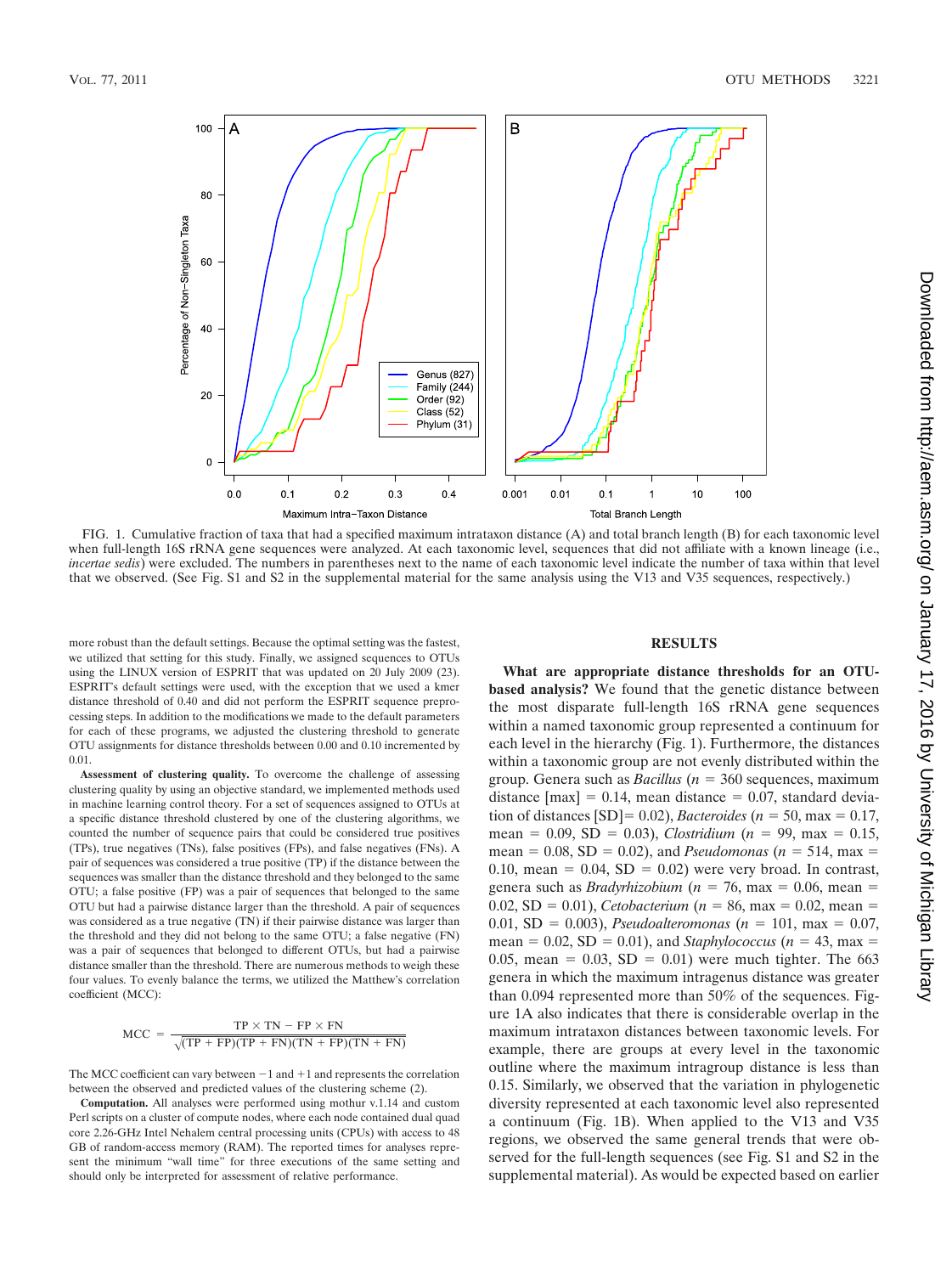

FIG. 2. Fraction of OTUs calculated for a 0.03-cutoff level that were represented by more than one sequence and had different classifications when we classified the OTU using a representative sequence from the OTU or by determining the majority consensus taxonomy for the full-length, V13, and V35 16S rRNA gene sequence data sets.

work (18), the intrataxon distances obtained with V13 sequences were generally larger and the intrataxon distances obtained with the V35 sequences were generally smaller than those calculated with the full-length sequences (see Fig. S1 and S2 in the supplemental material). Based on these results, it was clearly impossible to select single thresholds to operationally define a grouping and give it a position in a Linnaean taxonomy. Alternatively stated, there is no consistent relationship between the phenotypically derived bacterial taxonomy and genetic diversity for full-length 16S rRNA gene sequences.

**A method for assigning a taxonomic label to an OTU.** Because of the difficulty in relating distance-based thresholds to taxonomic levels, we tested two methods for classifying OTUs. One algorithm for applying a taxonomic label to an OTU involves identifying a sequence within an OTU that has the smallest distance from all of the other sequences in the OTU and then classifying that sequence. Such a sequence is called a representative sequence for the OTU. Yet, if an OTU represents sequences from multiple taxa, classification of a representative sequence could result in a false taxonomic labeling of the OTU. An alternative algorithm, which we propose here, is to classify every sequence in an OTU and then to identify the majority consensus taxonomy of the sequences within the OTU. This consensus-based algorithm can be modified by increasing the level of consensus required to assign a taxonomic label to an OTU. To evaluate the merits of each approach, we applied the two algorithms to OTUs identified for the fulllength, V13, and V35 sequences using the average neighbor algorithm. We found that as the OTU cutoff increases, the fraction of differently classified OTUs increased (Fig. 2). Had a stricter consensus definition been applied, the discrepancy between the two algorithms would have been greater.

As described above, each taxonomic level contains consid-

erable range in the maximum intrataxonomic group genetic diversity (Fig. 1). For example, the maximum intragenus genetic distance for most genera is less than 0.15. This would suggest that using OTU thresholds below 0.15 would yield multiple OTUs that could be assigned to the same genus. We found that for full-length sequences, there were 4.4 OTUs per genus at the 0.03 distance threshold, 3.5 at the 0.05 threshold, and 2.7 at the 0.10 threshold. Similarly for V13 sequences, there were averages of 5.1, 4.1, and 3.1 OTUs per genus at the 0.03, 0.05, and 0.10 thresholds. Averages of 4.0, 3.2, and 2.7 OTUs per genus were observed at the same thresholds for V35 sequences. Although these do not represent species, strictly speaking, OTUs defined at these thresholds do provide a more refined definition of subgenus populations.

Because there were no clear thresholds to define taxonomic levels, we also expected some OTUs to represent sequences from multiple lineages. When assigning full-length sequences to OTUs using the average neighbor algorithm, there were 3,566 OTUs defined at the 0.03 threshold with only one sequence (i.e., singletons) and 1,906 nonsingleton OTUs. Among the nonsingleton OTUs, there were 140 OTUs whose sequences' taxonomies did not all agree. Within this set of discordant OTUs, 24 OTUs had sequences that classified to the same taxonomic depth, 98 had sequences that varied in their taxonomic depth by one level, 12 had sequences that varied by two levels, 4 had sequences that varied by three levels, and one each had sequences that varied by four or five levels. Similar percentages of OTUs with these levels of variation in taxonomic depth were also observed for the V13 and V35 sequences. The high concordance of taxonomies represented within OTUs confirms the assertion that OTUs can provide a more refined analysis than is possible by the phylotype-based approach.

**What is the best method to assign sequences to OTUs?** One significant challenge in assigning sequences to OTUs is identifying an algorithm that balances the inclusion of sequences into an OTU that are within a specified genetic distance while excluding those that are greater than that distance. To assess the quality of the clusters, we utilized the Matthew's correlation coefficient. Among the four classic hierarchical clustering algorithms we tested, the average neighbor algorithm (i.e., UPGMA) was considerably better than the weighted, nearest, and furthest neighbor algorithms, regardless of the region and distance threshold that we tested (Fig. 3; see Fig. S3 and S4 in the supplemental material). The nearest and furthest neighbor algorithms produced OTUs that yielded similar MCC values; however, their clustering was worse than was observed for the weighted neighbor OTUs. The average neighbor algorithm also performed better than four published heuristics (i.e., CD-HIT, UClust, ESPRIT, and BlastClust) that have been used to cluster 16S rRNA gene sequences into OTUs. In general, the MCC values for CD-HIT and UClust were comparable to each other, followed by ESPRIT and BlastClust. The outputs from CD-HIT and UClust were comparable to that observed with the weighted neighbor algorithm, while ESPRIT and Blast-Clust were comparable to that observed with the furthest and nearest neighbor algorithms. Next, we used the average neighbor algorithm to assign V13 and V35 sequences to OTUs and calculated the MCC values based on the pairwise distances calculated with the full-length sequences. For the V13 se-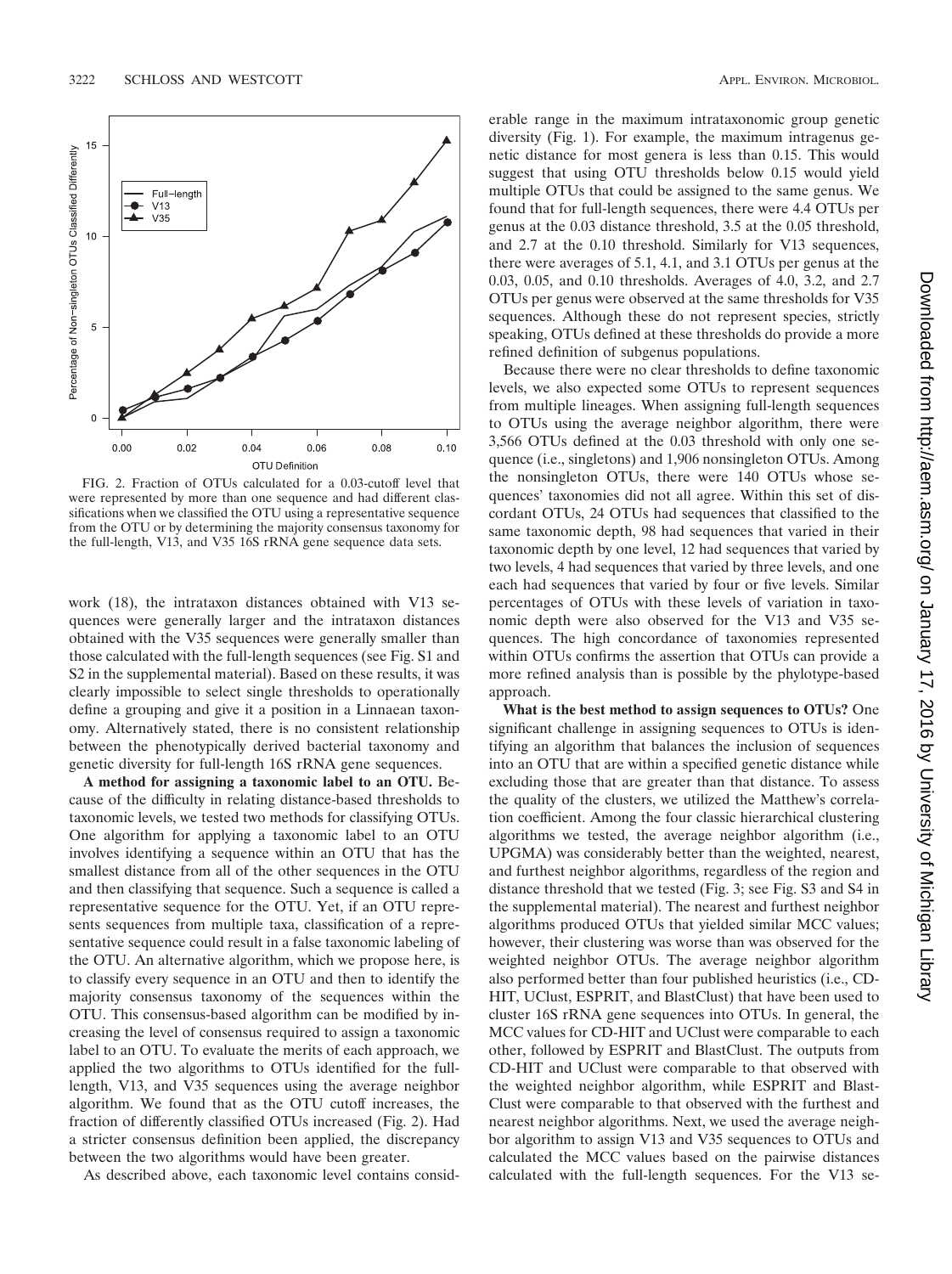

FIG. 3. Variation in the Matthew's correlation coefficient calculated for OTUs identified by using eight classification algorithms at genetic distances varying between 0.00 and 0.10 for full-length 16S rRNA gene sequences. (See Fig. S3 and S4 in the supplemental material for the same analysis using the V13 and V35 sequences, respectively.)

quences, the MCC values were 0.67, 0.70, and 0.70 for distance thresholds of 0.03, 0.05, and 0.10. For the V35 sequences, the MCC values were 0.65, 0.81, and 0.71. These results are aligned with a previous analysis that showed a generally poor correlation between the pairwise distance calculated by using full-length and V13 and V35 sequences (18).

**Improving OTU assignment algorithms without heuristics.** We utilized several observations to accelerate the speed of the clustering process and to reduce the RAM requirements for storing the distance matrix without changing the clustering observed when using the traditional algorithm. First, we noted that as sequencing coverage increases, so does the probability that duplicate sequences will be observed. Therefore, it is possible to only assign unique sequences to OTUs and then map onto them the identity of the duplicate sequences. Although we initially screened our full-length sequences to only include unique sequences, when we analyzed the V13 and V35 sequences we observed a considerable speedup (Table 1). Second, we noted that researchers are typically only interested in analyzing OTUs clustered below a specified distance threshold. Considering distances above the threshold are not necessary to calculate OTUs, the distance matrix can be represented in a more efficient "sparse" format, effectively reducing the computational complexity and memory requirements. Again, for all regions, this observation resulted in an accelerated speedup in the time required to assign sequences to OTUs (Table 1). Third, we recognized that it is possible to split a sparse distance matrix into sections that do not overlap with each other. Each section of a sparse matrix could be clustered into OTUs separately and the results combined. The advantage of this approach is that the clustering could be done in parallel or series with the benefits of reducing the effective number of sequences

(*N*) and speeding up the clustering rate, minimizing memory usage, and potentially using the multiple processors found on many computers to further accelerate the OTU assignment step. Splitting a distance matrix yielded mixed results for speed and showed little difference when using 1 or 8 processors. This was because of the considerable time required to split the matrix and merge the outputs of the separately clustered OTUs and because the collection of submatrices still contained large matrices that required lengthy processing times. Finally, we borrowed an observation from Sun et al. (23) that sequences could be assigned to OTUs without reading in the

TABLE 1. Comparison of times required to cluster sequences into OTUs for distance cutoffs ranging between 0.00 and 0.10 for various clustering algorithms and input data formats when applied to full-length, V13, and V35 16S rRNA gene sequences*<sup>a</sup>*

|                   |                       | Wall time (min) for sequence: |          |          |  |
|-------------------|-----------------------|-------------------------------|----------|----------|--|
| Algorithm         | Approach <sup>b</sup> | Full length                   | V13      | V35      |  |
| Average neighbor  | Traditional           | 61.63                         | 59.22    | 65.77    |  |
|                   | Unique                | 61.63                         | 42.68    | 38.17    |  |
|                   | Sparse                | 27.25                         | 8.12     | 30.58    |  |
|                   | Split-8               | 24.82                         | 11.43    | 30.90    |  |
|                   | On-the-fly            | 6,085.97                      | 2,848.80 | 6,035.52 |  |
| Weighted neighbor | Traditional           | 63.87                         | 59.63    | 63.67    |  |
|                   | Unique                | 63.87                         | 43.17    | 38.28    |  |
|                   | Sparse                | 20.30                         | 7.75     | 24.28    |  |
|                   | Split-8               | 24.70                         | 11.50    | 28.73    |  |
|                   | On-the-fly            | 7,597.98                      | 3,396.17 | 7,852.87 |  |
| Furthest neighbor | Traditional           | 61.27                         | 56.50    | 62.85    |  |
|                   | Unique                | 61.27                         | 43.23    | 39.00    |  |
|                   | Sparse                | 0.53                          | 0.15     | 0.25     |  |
|                   | Split-8               | 2.80                          | 1.32     | 1.92     |  |
|                   | Online                | 3.28                          | 1.33     | 2.57     |  |
| Nearest neighbor  | Traditional           | 65.30                         | 61.90    | 66.72    |  |
|                   | Unique                | 65.30                         | 45.38    | 39.83    |  |
|                   | Sparse                | 0.53                          | 0.15     | 0.25     |  |
|                   | Split-8               | 2.80                          | 1.35     | 1.92     |  |
|                   | On-the-fly            | 3.25                          | 1.28     | 2.50     |  |
| <b>CD-HIT</b>     | UniqSeq               | 88.13                         | 15.90    | 10.00    |  |
| <b>UClust</b>     | UniqSeq               | 11.85                         | 2.98     | 2.63     |  |
| <b>ESPRIT</b>     | UniqSeq               | 6,361.85                      | 228.45   | 390.70   |  |
| <b>BlastClust</b> | UniqSeq               | 919.52                        | 165.67   | 187.47   |  |
| Phylotype         | UniqSeq               | 46.38                         | 10.38    | 12.08    |  |

*<sup>a</sup>* Although the V13 and V35 16S rRNA gene sequences are comparable in length, the V35 16S rRNA gene sequences took longer to cluster because there were more pairwise distances among sequences in that region that were smaller than 0.10 than were found in the other data sets. All times represent the "wall time" in minutes required for each analysis using the computer system described

in Materials and Methods. *<sup>b</sup>* The "traditional" approach represented all 14,956 sequences according to a PHYLIP-formatted lower-triangular distance matrix. The "unique" approach only used the sequences that were identical to each other over their full length according to a PHYLIP-formatted lower-triangular-distance matrix. The "sparse" approach only used the sequences that were not identical to each other over their full length according to a sparse matrix format. The "split-8" approach split the sparse data format into mutually exclusive submatrices and clustered the submatricies in parallel by using 8 processors. The "on-the-fly" data format used the sparse data format but processed the distance matrix without reading the entire matrix into memory. The "UniqSeq" approach represented the data by only using unique, unaligned, FASTA-formatted sequences.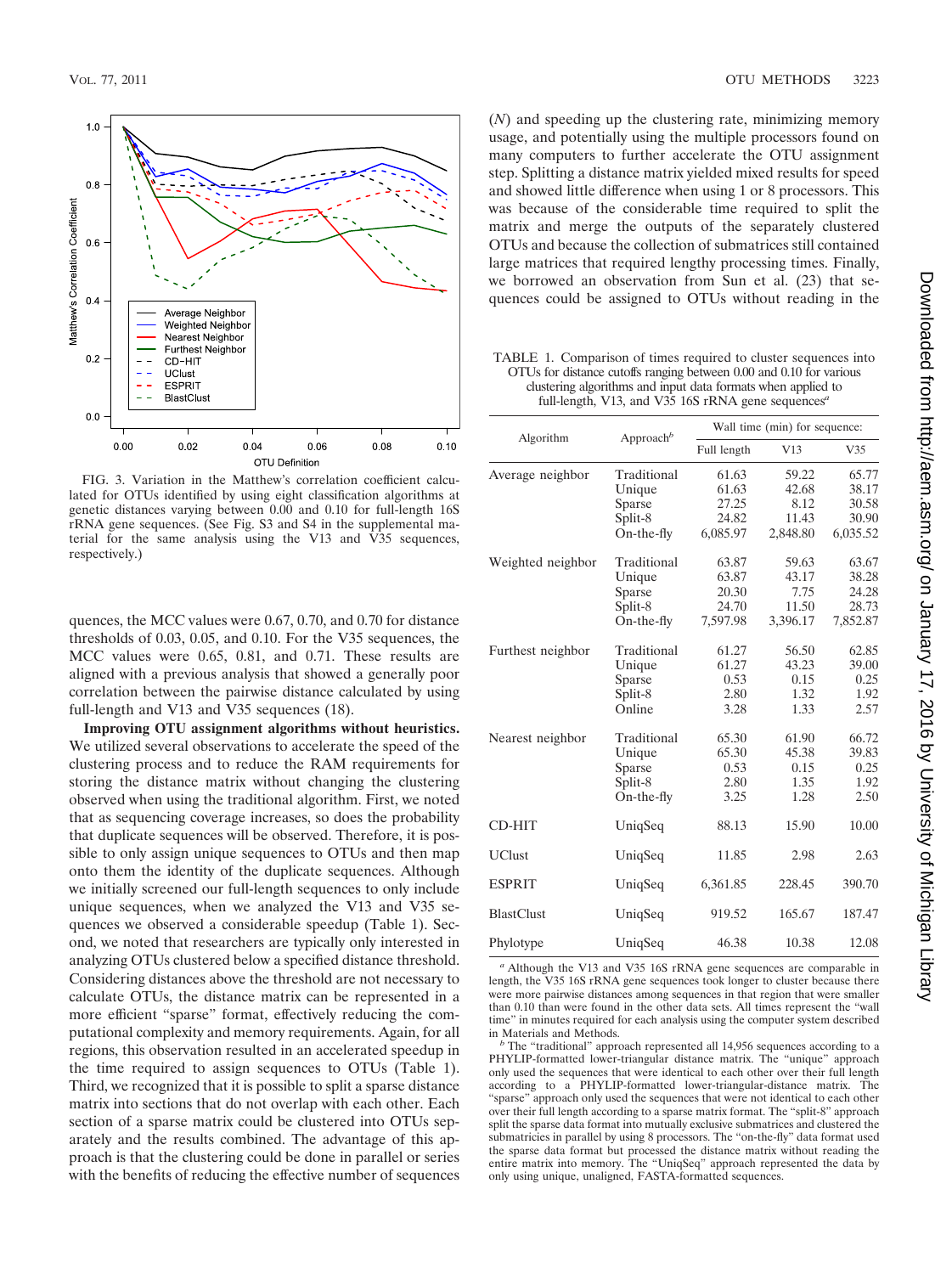entire sparse distance matrix at once by using an "on-the-fly" clustering algorithm. The resulting times were comparable for the furthest and nearest neighbor algorithms and required a negligible amount of RAM; however, the time required for the weighted and average neighbor algorithms was excessive and although storage of the actual distance matrix was not necessary, it was necessary to store an expansive mapping matrix that required large amounts of RAM for storage (Table 1). As the degree of connectedness among sequences varies between data sets, the modifications outlined above to the classical algorithm may vary in their performance.

**Leveraging observations to create a better heuristic.** Above, we demonstrated that heuristic algorithms do not generate OTUs that are as well formed as the average neighbor algorithm (Fig. 3; see Fig. S3 and S4 in the supplemental material); however, the average neighbor algorithm can be considerably slower and perhaps require computational resources that are beyond the means of many investigators (Table 1). Based on earlier results in this study, we made two important observations that could enable us to create an accurate and fast clustering heuristic: (i) lineages within a taxonomic level (e.g., genus) are more different from each other than the thresholds commonly used for OTU-based analyses (i.e., less than 0.10), and (ii) a distance matrix can be split and the submatrices processed in series or in parallel. Our simple heuristic involves either splitting a collection of aligned sequences or a distance matrix based on the taxonomic assignment of each sequence, clustering the sequences, and then merging the OTU assignments. For example, the 14,956 full-length sequences could be assigned to 33 phyla plus one pool of sequences that could not be assigned to a phylum. Then the sequence affiliated within each phylum could be used to calculate pairwise distances to each other and clustered into OTUs. Finally, the resulting OTU lists from each phylum would be merged.

We evaluated this new heuristic by splitting either the aligned sequences or the sparse distance matrix at the five taxonomic levels between phylum and genus. The MCC values were the same regardless of whether we split the sequences or the distance matrix. The MCC values were indistinguishable from the classical average neighbor algorithm when splitting down to the level of order and clustering to the 0.10 threshold (Fig. 4; see Fig. S5 and S6 in the supplemental material). Using 8 processors and splitting aligned sequences, we were able to obtain OTUs that were as robust as the average neighbor using the full-length, V13, and V35 sequences, respectively (Table 2). Even if only one processor was used, the new heuristic was still considerably faster and produced more robust OTU assignments than any of the heuristics.

## **DISCUSSION**

The field of microbial ecology has benefited from a growth in the number of tools available to analyze the growing number of 16S rRNA gene sequences. As we have shown in this study, both OTU- and phylotype-based methods have unique challenges that affect one's ability to implement the method and interpret the results. The results presented in this study enable researchers to better interpret and overcome these challenges. There are a several extensions of this research that deserve further consideration.



FIG. 4. Comparison of the Matthew's correlation coefficients for OTUs calculated from a threshold of 0.00 to 0.10 when using the phylotype-OTU heuristic for full-length 16S rRNA gene sequences. For each region, cutoff, and taxonomic level used to split the sequences, the correlation coefficients overlapped with each other, except for the family and genus taxonomic levels. (See Fig. S5 and S6 in the supplemental material for the same analysis using the V13 and V35 sequences, respectively.)

First, the primary limitation of the phylotype-based approach is that taxonomic outlines are not well suited for the analysis of novel sequences from previously unidentified lineages. Even among the reference sequences used by the RDP to train the Bayesian classifier, 6.6% of the sequences do not have a genus-level name. Among the full-length sequences we analyzed, 19.1% of the sequences did not have a genus-level name. A related problem is that the classifier is only capable of classifying to the extent that it is provided for by the reference taxonomies. For instance, it would be impossible to assign sequences to the level of species because the taxonomies end at the level of genus. Researchers can partially overcome this by adding sequences to their reference database representing the groups they are interested in and by extending their taxonomy to the species level. Alternatively, a researcher could classify their sequences to the deepest possible taxonomic level and then to use an OTU-based approach to subdivide those groups further (e.g., the genus data in Fig. 4, Fig. S5 and S6 in the supplemental material, and Table 2). The challenges of this approach include the inability to compare results of research groups that use different taxonomies and the lingering difficulty with mapping distance thresholds to distinguish between groups within the same taxonomic level.

Second, others have observed that OTU-based methods are more sensitive to sequencing errors than phylotype-based methods (9, 12). Based on the results we have presented, phylotype-based methods are less sensitive to such errors because they operate at a much broader level than OTU-based methods. This leads to an overall muting of the effects of sequencing errors. Interestingly, when others have resequenced mock communities and used broad OTU definitions,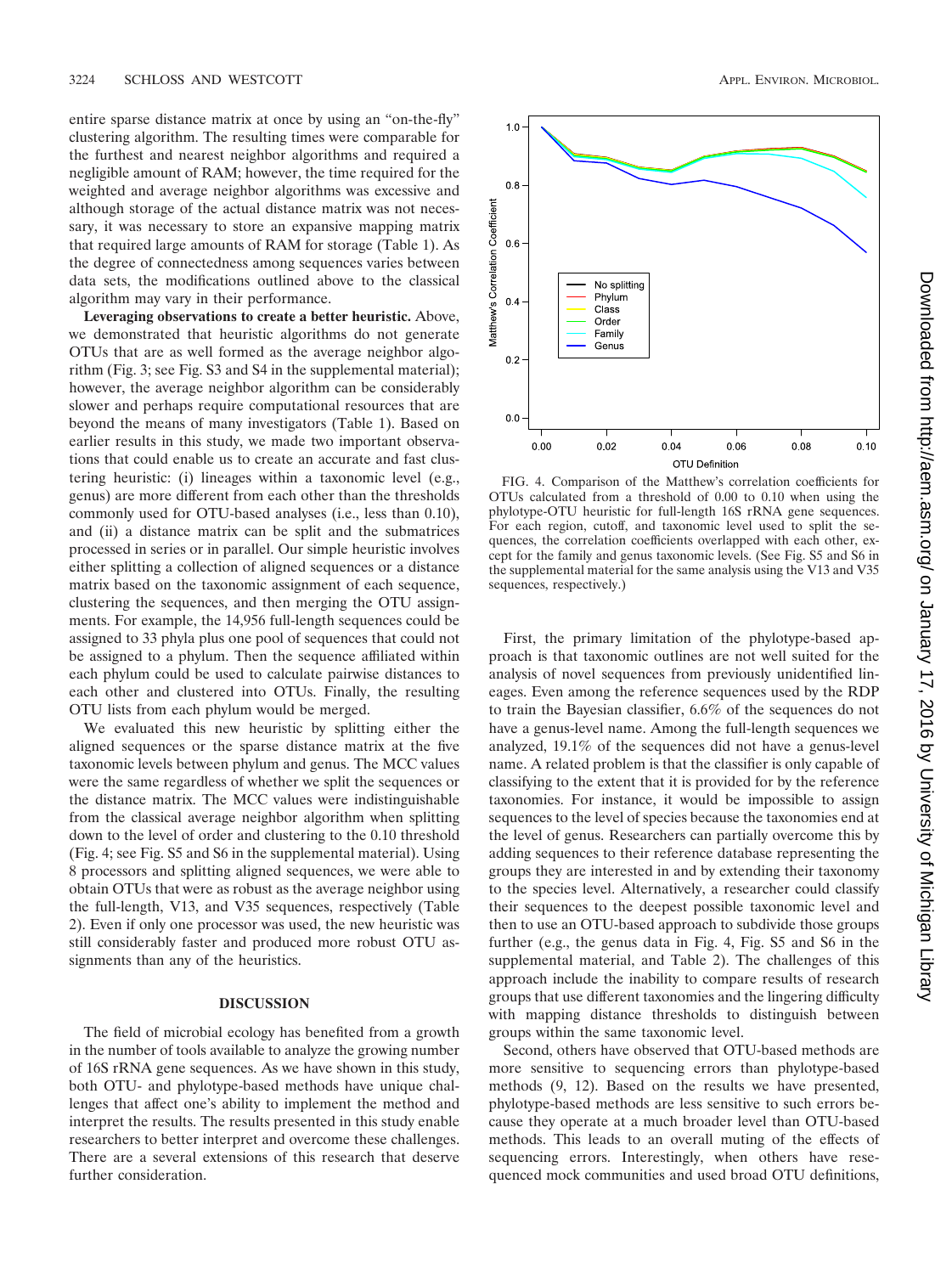| TABLE 2. Time required to use the phylotype-OTU heuristic when splitting sequences or distance matrices at various taxonomic depths for |  |  |
|-----------------------------------------------------------------------------------------------------------------------------------------|--|--|
| full-length, V13, and V35 16S rRNA gene sequences                                                                                       |  |  |

|             |                  |                   | Wall time (min) for calculation of distance to level <sup>a</sup> : |       |       |                                                      |       |
|-------------|------------------|-------------------|---------------------------------------------------------------------|-------|-------|------------------------------------------------------|-------|
| Region      | Input            | No. of processors | Phylum                                                              | Class | Order | Family                                               | Genus |
| Full length | Distances        |                   | 26.82                                                               | 9.20  | 3.43  | 1.40                                                 | 1.25  |
|             |                  | 8                 | 20.38                                                               | 7.38  | 3.47  | 1.35<br>1.72<br>0.73<br>0.95<br>0.87<br>0.70<br>0.42 | 1.22  |
|             | Sequences        | Τ.                | 50.43                                                               | 16.48 | 5.97  |                                                      | 1.13  |
|             |                  | 8                 | 17.38                                                               | 4.50  | 1.77  |                                                      | 0.80  |
| V13         | <b>Distances</b> | T.                | 11.77                                                               | 5.30  | 2.23  |                                                      | 0.85  |
|             |                  | 8                 | 8.93                                                                | 3.88  | 2.07  | 1.43<br>1.28<br>0.60<br>0.43                         | 0.75  |
|             | Sequences        | 1                 | 15.82                                                               | 5.73  | 2.23  |                                                      | 0.52  |
|             |                  | 8                 | 6.83                                                                | 1.75  | 0.95  |                                                      | 0.57  |
| V35         | <b>Distances</b> |                   | 24.72                                                               | 5.37  | 2.52  |                                                      | 1.20  |
|             |                  | 1<br>8            | 19.65                                                               | 4.78  | 2.25  |                                                      | 1.12  |
|             | Sequences        | $\pm$             | 24.43                                                               | 5.30  | 1.80  |                                                      | 0.52  |
|             |                  | 8                 | 13.35                                                               | 2.20  | 0.80  |                                                      | 0.57  |

*<sup>a</sup>* All times represent the wall time in minutes required for each analysis using the computer system described in Materials and Methods. Using 8 processors, the full-length, V13, and V35 unique sequences sets required 15.07, 4.50, and 2.67 min, respectively, to calculate the sparse distance matrix.

the effects of sequencing errors are minimized (9, 12). Thus, it is not that phylotype-based methods are not sensitive to sequencing errors, rather that the commonly used genus-level cutoff represents such a broad distance that it masks the amount of sequencing error.

Third, the dependence upon heuristics to overcome technical limitations of methods used to assign sequences to OTUs has resulted in a sacrifice of accuracy. Instead we have developed a new heuristic that makes use of elements commonly used in a typical sequence analysis pipeline to minimize computational overhead. First, a common feature of the previous heuristics was that they are implemented without a multiple sequence alignment. Such an alignment is necessary for identifying chimeric sequences (1, 7). Furthermore, NAST-based aligners have been parallelized and are capable of aligning 18 full-length sequences per second (19). Second, sequence classification is routinely used to describe the taxonomic structure of a community by using robust classifiers (e.g., the Bayesian classifier [24]) that can be parallelized and are capable of classifying 0.7 full-length sequence per second per processor with 1,000 bootstrapping iterations. Although the algorithmic improvements made to the classical average-neighbor algorithm are to be preferred to any heuristic, we have demonstrated that the phylotype-OTU approach is the best heuristic for when sequencing capacities overwhelm computational resources.

As we have discussed previously, the genetic distances calculated for 16S rRNA gene fragments are mediocre surrogates for distances between full-length sequences (18). That it is impossible to relate genetic distances to taxonomic data underscores the observation that pyrotag data are a marker for a marker (i.e., the 16S rRNA gene) of taxonomic diversity within a community. Instead we have demonstrated how researchers can perform a robust analysis using OTU-based methods and link the resulting OTUs to taxonomic data to leverage the

wealth of phenotypic data related to those lineages. This merger of taxonomy-independent and -dependent methods will significantly enhance future experiments analyzing communities by using 16S rRNA gene sequence data.

#### **ACKNOWLEDGMENTS**

We thank Anders Andersson for helpful conversations that helped us to formulate our method of assessing the quality of OTU assignments.

This project was funded by the School of Medicine at the University of Michigan and a grant from the National Science Foundation (award 0743432).

#### **REFERENCES**

- 1. **Ashelford, K. E., N. A. Chuzhanova, J. C. Fry, A. J. Jones, and A. J. Weightman.** 2005. At least 1 in 20 16S rRNA sequence records currently held in public repositories is estimated to contain substantial anomalies. Appl. Environ. Microbiol. **71:**7724–7736.
- 2. **Baldi, P., S. Brunak, Y. Chauvin, C. A. Andersen, and H. Nielsen.** 2000. Assessing the accuracy of prediction algorithms for classification: an over-view. Bioinformatics **16:**412–424.
- 3. **Cohan, F. M.** 2002. What are bacterial species? Annu. Rev. Microbiol. **56:**457–487.
- 4. **DeSantis, T. Z., et al.** 2006. Greengenes, a chimera-checked 16S rRNA gene database and workbench compatible with ARB. Appl. Environ. Microbiol. **72:**5069–5072.
- 5. **Edgar, R. C.** 2010. Search and clustering orders of magnitude faster than BLAST. Bioinformatics **26:**2460–2461.
- 6. **Goris, J., et al.** 2007. DNA-DNA hybridization values and their relationship to whole-genome sequence similarities. Int. J. Syst. Evol. Microbiol. **57:**81–91.
- 7. **Huber, T., G. Faulkner, and P. Hugenholtz.** 2004. Bellerophon: a program to detect chimeric sequences in multiple sequence alignments. Bioinformatics **20:**2317–2319.
- 8. **Hugenholtz, P., B. M. Goebel, and N. R. Pace.** 1998. Impact of cultureindependent studies on the emerging phylogenetic view of bacterial diversity. J. Bacteriol. **180:**4765–4774.
- 9. **Huse, S., D. M. Welch, H. Morrison, and M. Sogin.** 2010. Ironing out the wrinkles in the rare biosphere through improved OTU clustering. Environ. Microbiol. **12:**1889–1898.
- 10. **Huse, S. M., et al.** 2008. Exploring microbial diversity and taxonomy using SSU rRNA hypervariable tag sequencing. PLoS Genet. **4:**e1000255.
- 11. **Konstantinidis, K. T., A. Ramette, and J. M. Tiedje.** 2006. The bacterial species definition in the genomic era. Philos. Trans. R. Soc. Lond. B Biol. Sci. **361:**1929–1940.